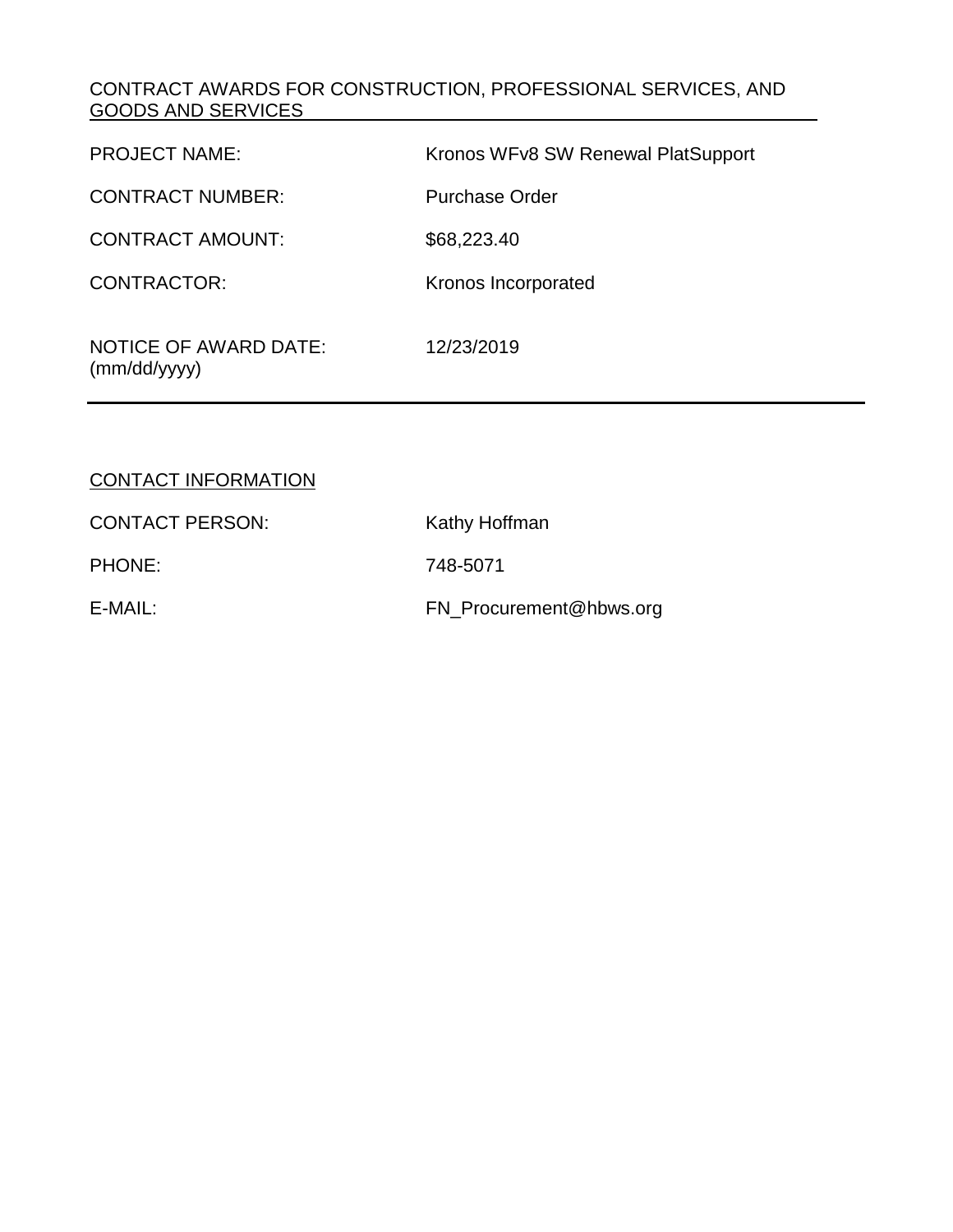| R43500/BW<br><b>SX02</b> |                                                                                                                                         |                 |            |                     |                 |                                         |                 | 12/13/2019<br>Page -             | 1  |
|--------------------------|-----------------------------------------------------------------------------------------------------------------------------------------|-----------------|------------|---------------------|-----------------|-----------------------------------------|-----------------|----------------------------------|----|
|                          |                                                                                                                                         |                 |            |                     |                 | Order Number                            |                 | 224757 000                       |    |
|                          |                                                                                                                                         |                 |            |                     |                 | Branch/Plant                            |                 | 5820                             |    |
| Shipped From             | <b>KRONOS INCORPORATED</b>                                                                                                              |                 |            |                     |                 | Ship To APPLICATION SYSTEMS DEVELOPMENT |                 |                                  |    |
|                          | P.O. BOX 743208                                                                                                                         |                 |            |                     |                 | <b>630 SOUTH BERETANIA STREET</b>       |                 |                                  |    |
|                          | ATLANTA GA 30374-3208                                                                                                                   |                 |            | ATTN: SANDRA MORIKI |                 | PUBLIC SERVICE BLDG - BASEMENT          |                 |                                  |    |
|                          |                                                                                                                                         |                 |            | HONOLULU HI 96843   |                 |                                         |                 |                                  |    |
|                          |                                                                                                                                         |                 |            |                     |                 |                                         |                 |                                  |    |
|                          |                                                                                                                                         |                 |            |                     |                 |                                         |                 |                                  |    |
| Ordered                  | 12/13/2019 Freight                                                                                                                      |                 |            |                     |                 |                                         |                 |                                  |    |
| Requested<br>Delivery    | 12/13/2019 Order Taken By                                                                                                               | Currency Code   | <b>USD</b> |                     |                 | <b>Base Currency</b>                    | <b>USD</b>      |                                  |    |
| Rev<br>Line              | Approved for Sole Source Procurement pursuant to Section 3-122-81, No. 3, Hawaii Administrative Rules.<br>Description<br>/Supplier Item | Ordered         | <b>UOM</b> | Unit Price          | PU<br><b>UM</b> | <b>Extended Price</b>                   | Request<br>Date | Order No                         | Тy |
| 1.000                    | 0 Kronos WFv8 SW Renewl PlatSupp                                                                                                        |                 | <b>EA</b>  | 0000 EA             |                 |                                         |                 | 68,223.40 12/13/2019 00133022 OR |    |
|                          | 3-MAR-2020 thru 29-MAR-2021                                                                                                             |                 |            |                     |                 |                                         |                 |                                  |    |
|                          |                                                                                                                                         |                 |            | Total Order         |                 | 68,223.40                               |                 |                                  |    |
|                          |                                                                                                                                         |                 |            |                     |                 | <b>Total Order</b>                      |                 |                                  |    |
| Term                     | Net 30 Days                                                                                                                             | <b>Tax Rate</b> |            | .00                 |                 | 68,223.40                               |                 |                                  |    |

 $\frac{1}{2}$ 

 $\hat{\mathbf{x}}$ 

 $\sim$ 

APPROVED:

W Manager and Officer 17/7/19

 $\lambda$ 

 $\overline{\phantom{a}}$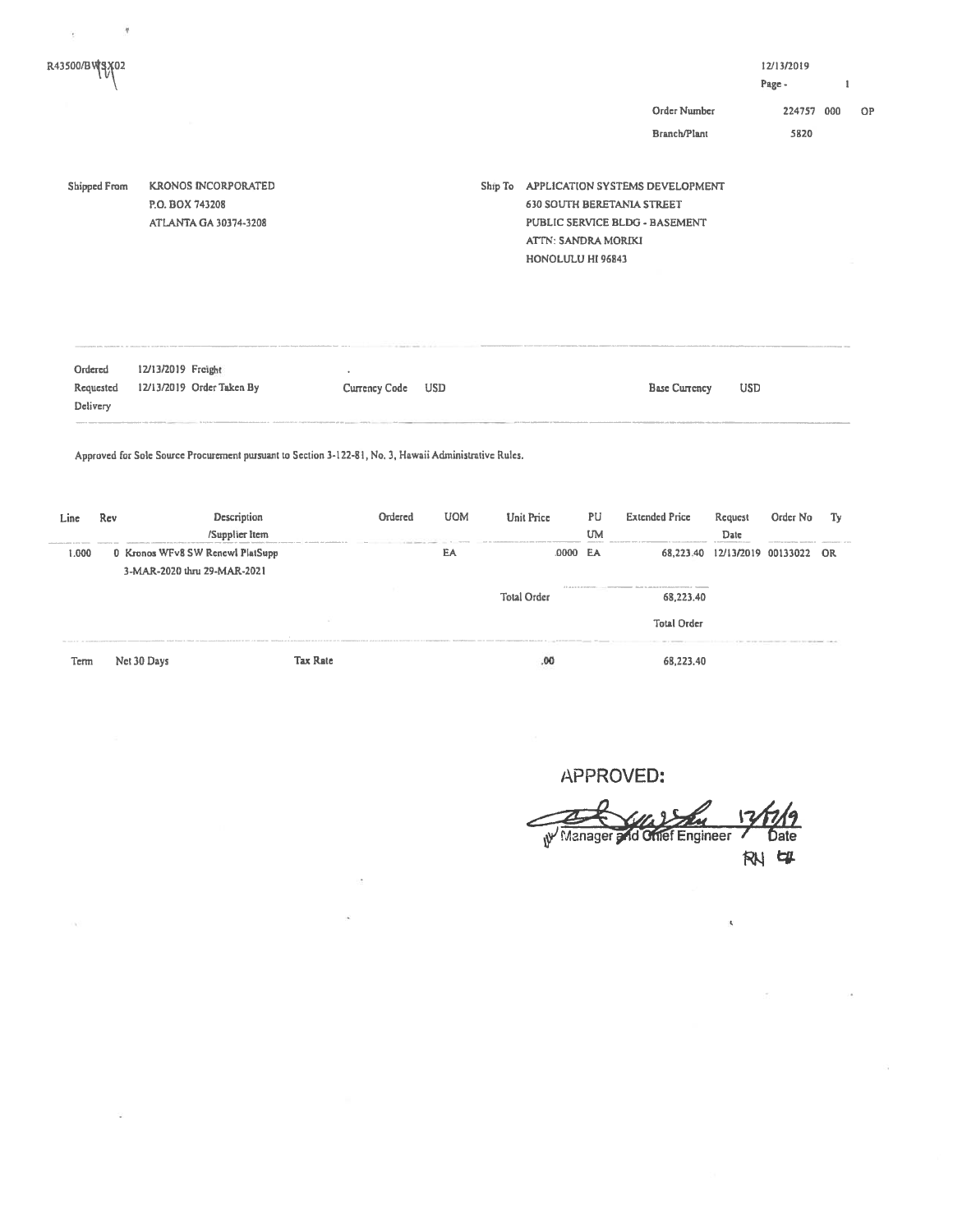

**Lowell, MA 01851 under the community of the community of the community of the community of the community of the community of the community of the community of the community of the community of the community of the communi** 

Kronos Incorporated phone +1 978 250 9800<br>900 Chelmsford Street phone +1 978 267 5900 900 Chelmsford Street fax **+1 978 367 5900**<br>
Lowell, MA 01851 **Fax 1978 367 5900**<br>
Lowell, MA 01851

SMORlKl@hbws.org

November 14, 2019

Ms. Sandra Moriki Honolulu Board of Water Supply 630 South Beretania St. Honolulu, HI 96843

Dear Ms. Moriki:

This letter is also to confirm that Kronos® equipment, software and related educational services and training points are sold and serviced only through Kronos. In Hawaii products are sold directly by Kronos Incorporated through the regional office located at:

> 5000 Hopyard Road, Suite 403 Pleasanton CA 94588 TEL 925-556-1828

240 Commerce, Suite 200 Irvine CA 92606 TEL 800-850-7374

Kronos' goal is to handle questions regarding the sole sourcing of Kronos products in a consistent manner, which is why we utilize this letter format. If you have any questions relating to anything in this letter, please feel free to contact me.

Very truly yours,

John O'Brien Chief Revenue Officer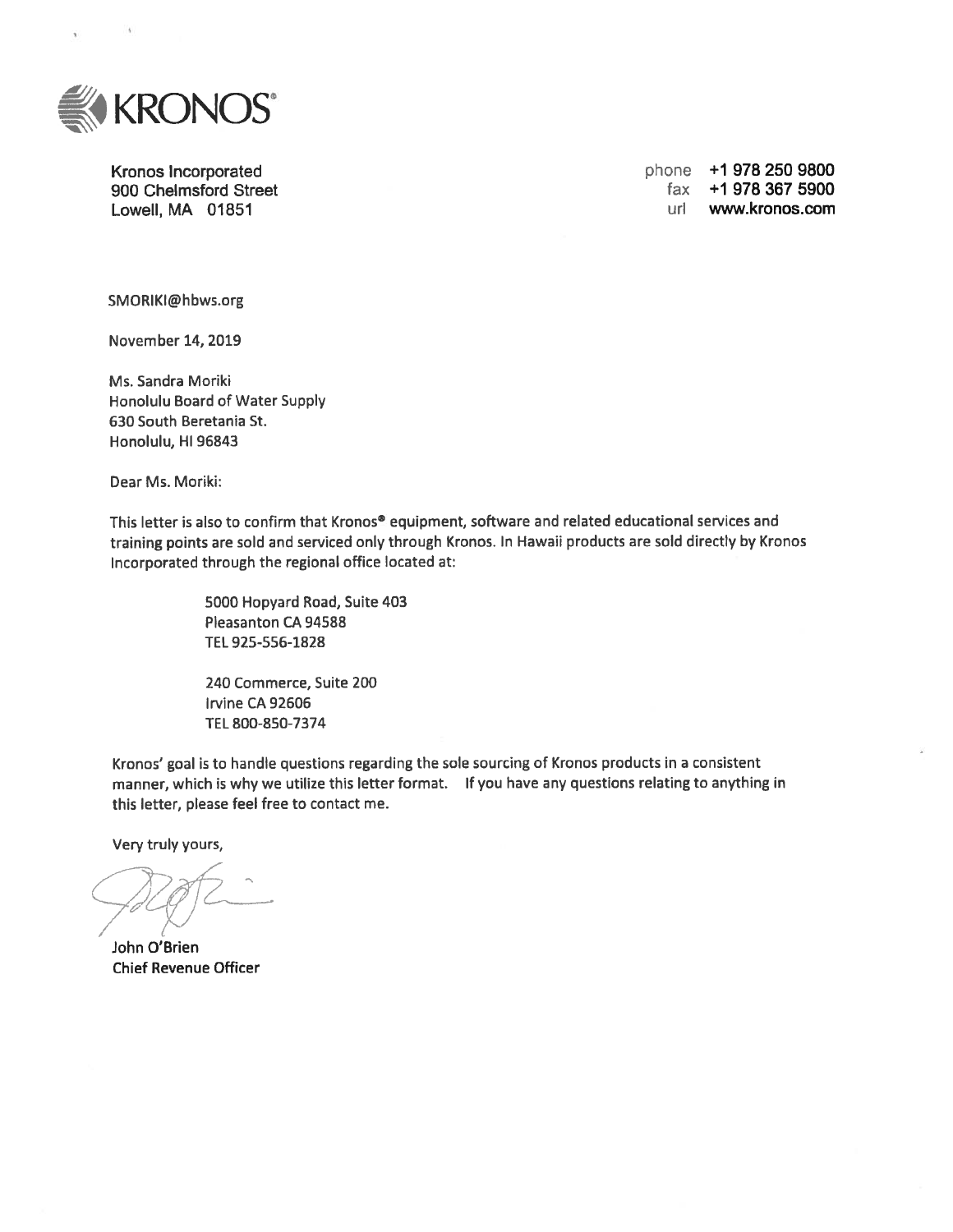

## Support Services Quote Page 1 of 2

| <b>Payment Terms:</b><br>Currency: | <b>Customer PO Number:</b>                | Net 30 Days<br><b>USD</b><br>PENDING PO                                | <b>Quote Type:</b><br>Customer:<br><b>Solution ID:</b><br>Contract #:<br>Date:<br><b>Prepared by:</b> | Renewal<br><b>HONOLULU BOARD OF WATER SUPPLY</b><br>6011576<br>1017561 R02-DEC-19<br>09-DEC-2019<br>Equienthalyn LaGrone / US Retail ServDist5 |
|------------------------------------|-------------------------------------------|------------------------------------------------------------------------|-------------------------------------------------------------------------------------------------------|------------------------------------------------------------------------------------------------------------------------------------------------|
| <b>Bill To:</b>                    | <b>HONOLULU HI 96843</b><br>UNITED STATES | <b>HONOLULU BOARD OF WATER SUPPLY</b><br><b>630 SOUTH BERETANIA ST</b> | <b>Ship To:</b>                                                                                       | <b>HONOLULU BOARD OF WATER SUPPLY</b><br><b>630 SOUTH BERETANIA ST</b><br><b>HONOLULU HI 96843</b><br>UNITED STATES                            |
| Contact:<br>Email:                 | <b>SANDY MORIKI</b><br>smoriki@hbws.org   |                                                                        | ٠                                                                                                     |                                                                                                                                                |
|                                    |                                           |                                                                        |                                                                                                       |                                                                                                                                                |

# CONTRACT SUMMARY

#### Contract Period: 30-MAR-2020 - 29-MAR-2021

| <b>Description</b>          | Support Services I | <b>Estimated Tax</b> | <b>Subtotal</b> |
|-----------------------------|--------------------|----------------------|-----------------|
| Software Support Services   | 62.413.83          | 2.940.94             | 65,354.77       |
| <b>Educational Services</b> | 2.739.54           | 129.09               | 2.868.63        |
| <b>Total</b>                | 65,153.37          | 3.070.03             | 68,223.40       |

Annualized Contract Value: 65,153.37

The Annualized Contract Value is the value of the contract if all services are priced for 365 days. The Annualized Contract Value does not include estimated tax. Please note that this quote may include services priced for prorated periods.

## IMPORTANT NOTES

If you are tax exempt; please provide a copy of your' Tax Exempt' certificate with your PC or signed quote.

Support Services are subject to applicable taxes. The tax amount shown on this quote is only an estimate. The actual tax due will be reflected on the invoice.

| <b>HONOLULU BOARD OF WATER SUPPLY</b>                                                                          | <b>KRONOS INCORPORATED</b>                                                                                     |
|----------------------------------------------------------------------------------------------------------------|----------------------------------------------------------------------------------------------------------------|
| Signature: Signature:                                                                                          | Signature: etc. but also a series and series and series and series and series and series and series and series |
| Name: 2008 2010 2020 2020 2020 2021 2021 2022 2022 2022 2022 2022 2022 2022 2022 2022 2022 2022 2022 2022 2022 |                                                                                                                |
| Title: 2008 2010 2020 2020 2021 2021 2022 2021 2022 2022 2022 2022 2022 2022 2022 2022 2022 2022 2022 2022 20  |                                                                                                                |
| Date:                                                                                                          |                                                                                                                |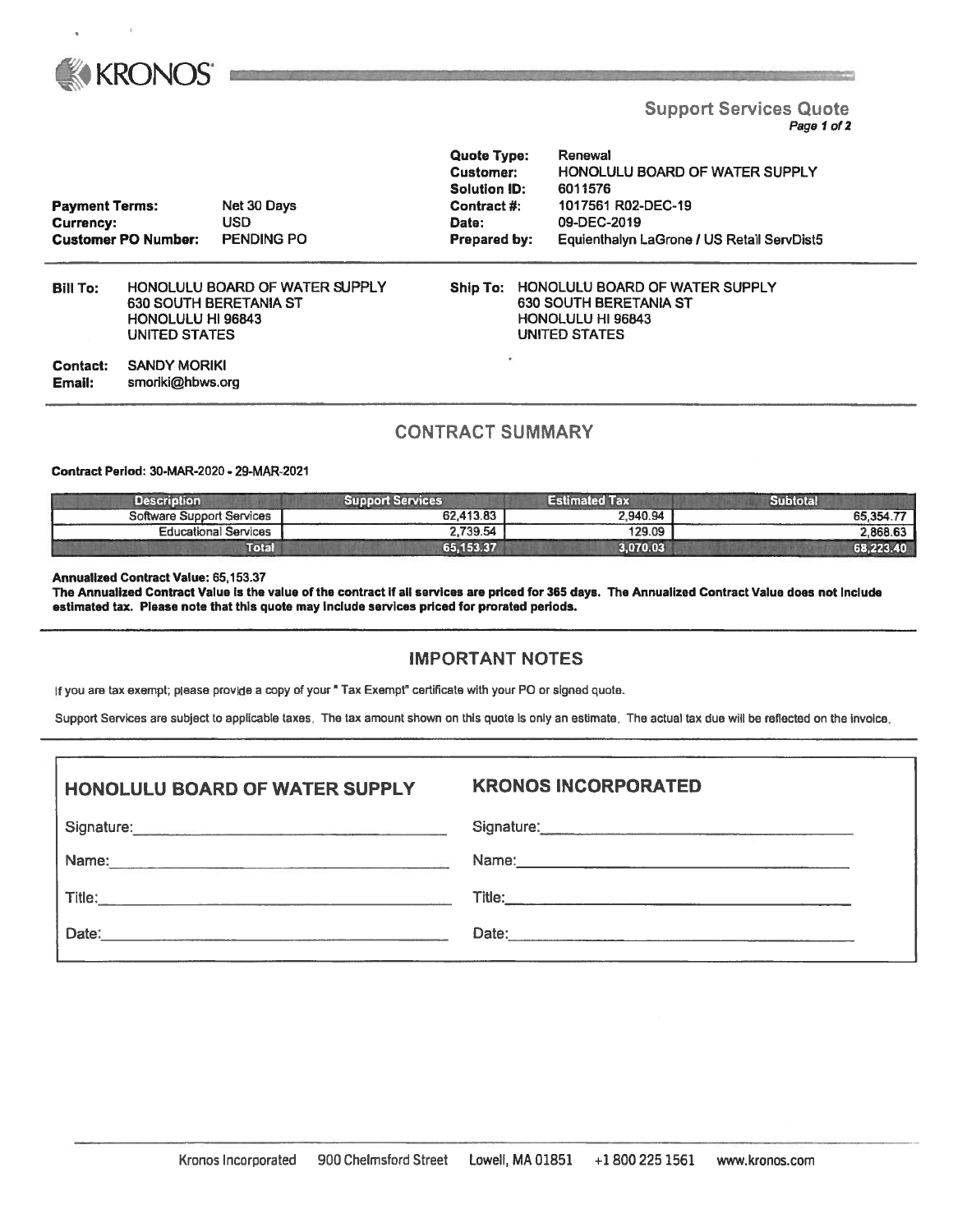

**Normer Links** 

Support Services Quote Page 2 of 2

| <b>Payment Terms:</b><br><b>Currency:</b> | <b>Customer PO Number:</b>                | Net 30 Days<br>USD.<br>PENDING PO                                      | <b>Quote Type:</b><br>Customer:<br>Solution ID:<br>Contract #:<br>Date:<br>Prepared by: | Renewal<br><b>HONOLULU BOARD OF WATER SUPPLY</b><br>6011576<br>1017561 R02-DEC-19<br>Equienthalyn LaGrone / US Retail ServDist5 |
|-------------------------------------------|-------------------------------------------|------------------------------------------------------------------------|-----------------------------------------------------------------------------------------|---------------------------------------------------------------------------------------------------------------------------------|
| <b>Bill To:</b>                           | <b>HONOLULU HI 96843</b><br>UNITED STATES | <b>HONOLULU BOARD OF WATER SUPPLY</b><br><b>630 SOUTH BERETANIA ST</b> | Ship To:                                                                                | <b>HONOLULU BOARD OF WATER SUPPLY</b><br><b>630 SOUTH BERETANIA ST</b><br><b>HONOLULU HI 96843</b><br><b>UNITED STATES</b>      |
| <b>Contact:</b><br>Email:                 | <b>SANDY MORIKI</b><br>smoriki@hbws.org   |                                                                        |                                                                                         |                                                                                                                                 |
|                                           |                                           |                                                                        |                                                                                         |                                                                                                                                 |

# SOFTWARE SUPPORT SERVICES

| <b>Line</b> | <b>Support Service</b><br><b>Level</b> | <b>Covered Product</b>                  | <b>License</b><br>Count | <b>Start Date</b> | <b>End Date</b> | Duration (days) |
|-------------|----------------------------------------|-----------------------------------------|-------------------------|-------------------|-----------------|-----------------|
|             | Platinum                               | <b>KRONOS ENTERPRISE ARCHIVE V8</b>     | 1.000                   | 30-MAR-2020       | 29-MAR-2021     | 365             |
|             | Platinum                               | <b>KSS TOOL ATTESTATION TOOL KIT V8</b> | 1,000                   | 30-MAR-2020       | 29-MAR-2021     | 365             |
|             | Platinum                               | <b>WORKFORCE ACCRUALS V8</b>            | 1,000                   | 30-MAR-2020       | 29-MAR-2021     | 365             |
|             | Platinum                               | <b>WORKFORCE EMPLOYEE V8</b>            | 1.000                   | 30-MAR-2020       | 29-MAR-2021     | 365             |
|             | Platinum                               | <b>WORKFORCE INTEGRATION MANAGER V8</b> | 1.000                   | 30-MAR-2020       | 29-MAR-2021     | 365             |
|             | Platinum                               | <b>WORKFORCE MANAGER V8</b>             | 175                     | 30-MAR-2020       | 29-MAR-2021     | 365             |
|             | Platinum                               | <b>WORKFORCE TIMEKEEPER V8</b>          | 1.000                   | 30-MAR-2020       | 29-MAR-2021     | 365             |

|                             | Support<br><b>Services</b> | <b>Estimated Tax</b> | <b>Subtotal</b> |
|-----------------------------|----------------------------|----------------------|-----------------|
| Software Support Services   | 62,413.83                  | 2,940.94             | 65,354.77       |
| <b>EDUCATIONAL SERVICES</b> |                            |                      |                 |

| <b>Line</b> | Support Service \<br>Level         | <b>Covered Product</b> | License<br>Count | <b>Start Date</b> | <b>End Date</b> | Duration (days) |
|-------------|------------------------------------|------------------------|------------------|-------------------|-----------------|-----------------|
|             | <b>Ed Services</b><br>Subscription | <b>KNOWLEDGE PASS</b>  |                  | 30-MAR-2020       | 29-MAR-2021     | 365             |

|                             |                            |                      | ---             |
|-----------------------------|----------------------------|----------------------|-----------------|
|                             | Support<br><b>Services</b> | <b>Estimated Tax</b> | <b>Subtotal</b> |
| <b>Educational Services</b> | 2.739.54                   | 129.09               | 2,868.63        |